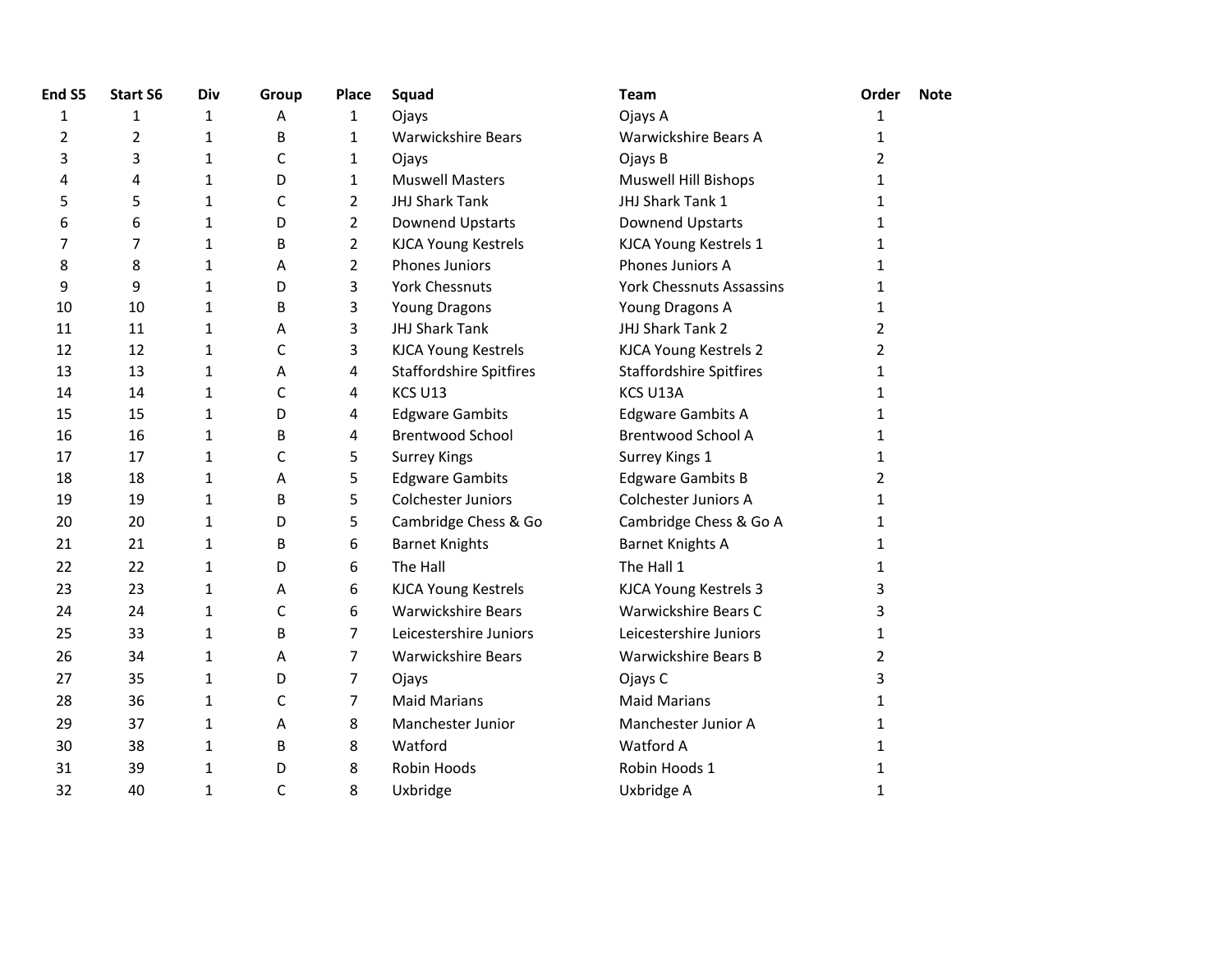| End S5 | <b>Start S6</b> | Div            | Group        | <b>Place</b>   | Squad                      | <b>Team</b>                   | Order          | <b>Note</b> |
|--------|-----------------|----------------|--------------|----------------|----------------------------|-------------------------------|----------------|-------------|
| 33     | 25              | 2              | В            | $\mathbf{1}$   | Lenzie Basilisks           | Lenzie Basilisks              | 1              |             |
| 34     | 26              | $\overline{2}$ | $\mathsf C$  | $\mathbf{1}$   | London Dragons             | London Dragons Americium      | 1              |             |
| 35     | 27              | $\overline{2}$ | A            | $\mathbf{1}$   | <b>Chess Challengers</b>   | Chess Challengers A           | 1              |             |
| 36     | 28              | $\overline{2}$ | D            | $\mathbf{1}$   | Charlton                   | <b>Charlton Tigers</b>        | 1              |             |
| 37     | 29              | $\overline{2}$ | D            | $\overline{2}$ | Desert Penguins Saturn     | <b>Desert Penguins Saturn</b> | 1              |             |
| 38     | 30              | $\overline{2}$ | $\mathsf{C}$ | $\overline{2}$ | <b>York Chessnuts</b>      | York Chessnuts Vikings        | 2              |             |
| 39     | 31              | $\overline{2}$ | Α            | $\overline{2}$ | <b>Surrey Kings</b>        | Surrey Kings 2                | $\overline{2}$ |             |
| 40     | 32              | $\overline{2}$ | B            | $\overline{2}$ | <b>Bristol Bishops</b>     | <b>Bristol Bishops</b>        | 1              |             |
| 41     | 41              | $\overline{2}$ | $\mathsf{C}$ | 3              | <b>Warwickshire Bears</b>  | Warwickshire Bears D          | 4              |             |
| 42     | 42              | $\overline{2}$ | Α            | 3              | Uxbridge                   | Uxbridge B                    | 2              |             |
| 43     | 43              | $\overline{2}$ | В            | 3              | <b>Farnham Fantasticos</b> | <b>Farnham Fantasticos</b>    | 1              |             |
| 44     | 44              | $\overline{2}$ | D            | 3              | <b>KEGS</b>                | <b>KEGS A</b>                 | 1              |             |
| 45     | 45              | $\overline{2}$ | Α            | 4              | <b>Phones Juniors</b>      | Phones Juniors B              | $\overline{2}$ |             |
| 46     | 46              | $\overline{2}$ | $\mathsf C$  | 4              | <b>Edgware Gambits</b>     | <b>Edgware Gambits C</b>      | 3              |             |
| 47     | 47              | $\overline{2}$ | B            | 4              | <b>Barnet Knights</b>      | <b>Barnet Knights B</b>       | $\overline{2}$ |             |
| 48     | 48              | $\overline{2}$ | D            | 4              | JHJ Shark Tank             | JHJ Shark Tank 3              | 3              |             |
| 49     | 49              | $\overline{2}$ | $\mathsf{C}$ | 5              | <b>KJCA Young Kestrels</b> | KJCA Young Kestrels 5         | 5              |             |
| 50     | 50              | $\overline{2}$ | Α            | 5              | <b>Wanstead Warriors</b>   | <b>Wanstead Warriors A</b>    | 1              |             |
| 51     | 51              | $\overline{2}$ | B            | 5              | KCS U13                    | KCS U13B                      | $\overline{2}$ |             |
| 52     | 52              | $\overline{2}$ | D            | 5              | Watford                    | Watford B                     | $\overline{2}$ |             |
| 53     | 53              | $\overline{2}$ | $\mathsf{C}$ | 6              | Colchester Juniors         | <b>Colchester Juniors B</b>   | $\overline{2}$ |             |
| 54     | 54              | $\overline{2}$ | D            | 6              | Ojays                      | Ojays E                       | 5              |             |
| 55     | 55              | $\overline{2}$ | B            | 6              | East Kilbride              | East Kilbride Knights         | 1              |             |
| 56     | 56              | $\overline{2}$ | Α            | 6              | Dundee City                | Dundee City                   | 1              |             |
| 57     | 65              | $\overline{2}$ | D            | $\overline{7}$ | <b>Warwickshire Bears</b>  | <b>Warwickshire Bears F</b>   | 6              |             |
| 58     | 66              | $\overline{2}$ | B            | $\overline{7}$ | Ojays                      | Ojays D                       | 4              |             |
| 59     | 67              | $\overline{2}$ | Α            | $\overline{7}$ | <b>KJCA Young Kestrels</b> | KJCA Young Kestrels 4         | 4              |             |
| 60     | 68              | $\overline{2}$ | $\mathsf C$  | $\overline{7}$ | Manchester Junior          | Manchester Junior C           | 3              |             |
| 61     | 69              | $\overline{2}$ | Α            | 8              | <b>Warwickshire Bears</b>  | Warwickshire Bears E          | 5              |             |
| 62     | 70              | $\overline{2}$ | B            | 8              | <b>Young Dragons</b>       | Young Dragons B               | $\overline{2}$ |             |
| 63     | 71              | $\overline{2}$ | D            | 8              | Manchester Junior          | Manchester Junior B           | $\overline{2}$ |             |
| 64     | 72              | 2              | C            | 8              | <b>JHJ Shark Tank</b>      | JHJ Shark Tank 4              | 4              |             |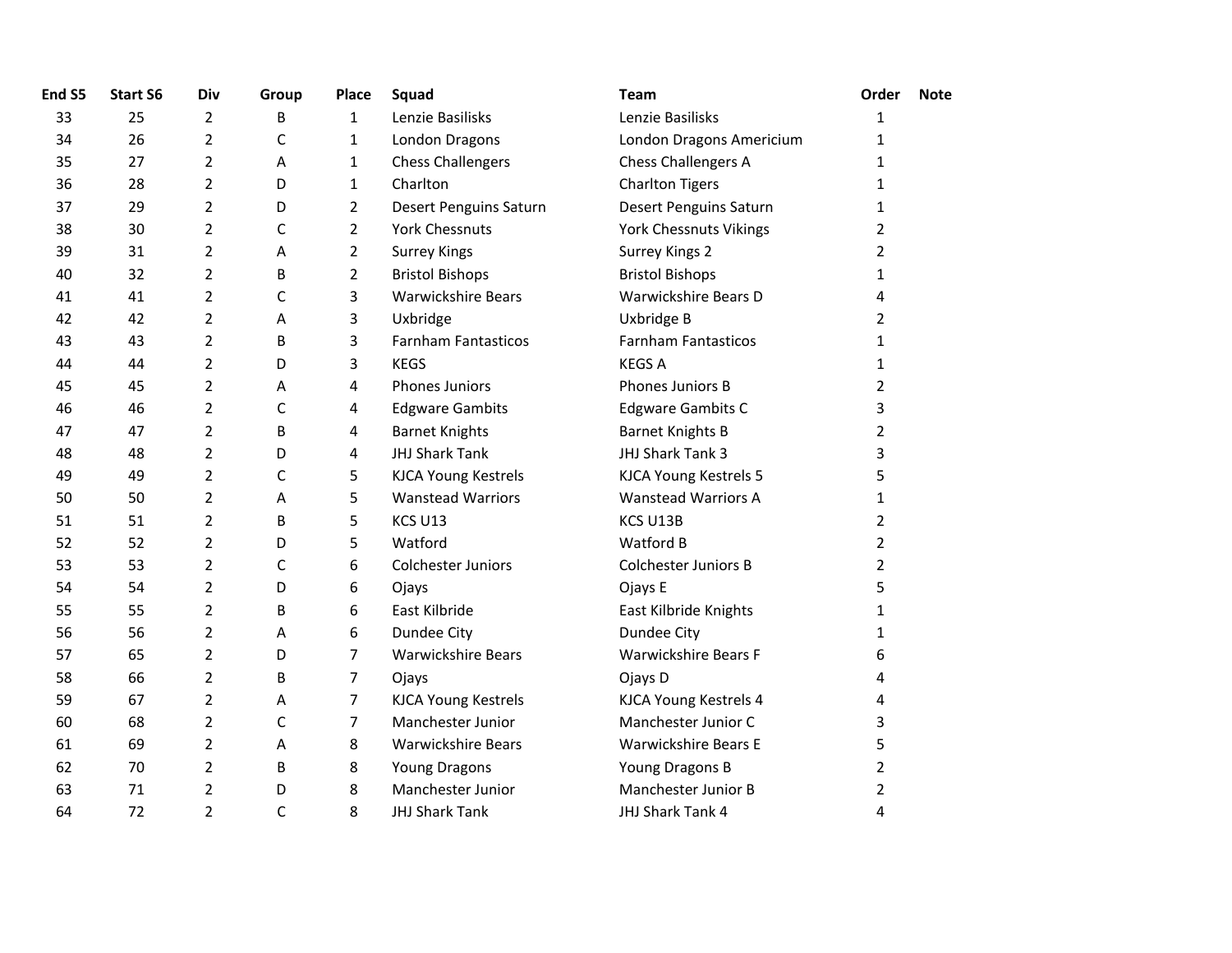| End S5 | <b>Start S6</b> | Div | Group | Place          | Squad                          | Team                           | Order          | <b>Note</b> |
|--------|-----------------|-----|-------|----------------|--------------------------------|--------------------------------|----------------|-------------|
| 65     | 57              | 3   | D     | $\mathbf{1}$   | <b>Chess Challengers</b>       | Chess Challengers C            | 3              |             |
| 66     | 58              | 3   | А     | $\mathbf{1}$   | Lenzie Dementors               | Lenzie Dementors               | 1              |             |
| 67     | 59              | 3   | В     | 1              | <b>Chess Challengers</b>       | Chess Challengers B            | 2              |             |
| 68     | 60              | 3   | C     | $\mathbf{1}$   | London Dragons                 | London Dragons Beryllium       | $\overline{2}$ |             |
| 69     | 61              | 3   | C     | $\overline{2}$ | <b>Coldfall Bishops</b>        | <b>Coldfall Bishops</b>        | $\mathbf{1}$   |             |
| 70     | 62              | 3   | D     | $\overline{2}$ | Desert Penguins Jupiter        | Desert Penguins Jupiter        | 1              |             |
| 71     | 63              | 3   | Α     | $\overline{2}$ | <b>Tetherdown Bishops</b>      | <b>Tetherdown Bishops</b>      | $\mathbf{1}$   |             |
| 72     | 64              | 3   | B     | $\overline{2}$ | <b>Wanstead Warriors</b>       | <b>Wanstead Warriors C</b>     | 3              |             |
| 73     | 73              | 3   | C     | 3              | <b>Barnet Knights</b>          | Barnet Knights C               | 3              |             |
| 74     | 74              | 3   | D     | 3              | <b>Muswell Masters</b>         | Muswell Hill Knights           | 2              |             |
| 75     | 75              | 3   | Α     | 3              | Cork Juniors                   | <b>Cork Juniors</b>            | $\mathbf{1}$   |             |
| 76     | 76              | 3   | B     | 3              | London Dragons                 | London Dragons Californium     | 3              |             |
| 77     | 77              | 3   | C     | 4              | <b>Chess Challengers</b>       | Chess Challengers D            | 4              |             |
| 78     | 78              | 3   | Α     | 4              | <b>Wanstead Warriors</b>       | <b>Wanstead Warriors B</b>     | 2              |             |
| 79     | 79              | 3   | D     | 4              | <b>KEGS</b>                    | <b>KEGSB</b>                   | 2              |             |
| 80     | 80              | 3   | B     | 4              | Uxbridge                       | Uxbridge C                     | 3              |             |
| 81     | 81              | 3   | Α     | 5              | <b>Young Dragons</b>           | Young Dragons C                | 3              |             |
| 82     | 82              | 3   | B     | 5              | The Hall                       | The Hall 2                     | $\overline{2}$ |             |
| 83     | 83              | 3   | D     | 5              | <b>Brentwood School</b>        | <b>Brentwood School B</b>      | $\overline{2}$ |             |
| 84     | 84              | 3   | C     | 5              | <b>Staffordshire Spitfires</b> | <b>Staffordshire Oatcakes</b>  | $\overline{2}$ |             |
| 85     | 85              | 3   | B     | 6              | <b>Chess Challengers</b>       | Chess Challengers E            | 5              |             |
| 86     | 86              | 3   | A     | 6              | <b>Muswell Hill Primary</b>    | <b>Muswell Hill Primary</b>    | 1              |             |
| 87     | 87              | 3   | D     | 6              | <b>Desert Penguins Neptune</b> | <b>Desert Penguins Neptune</b> | 1              |             |
| 88     | 88              | 3   | C     | 6              | East Kilbride                  | East Kilbride Rooks            | 2              |             |
| 89     | 97              | 3   | В     | 7              | <b>Edgware Gambits</b>         | <b>Edgware Gambits D</b>       | 4              |             |
| 90     | 98              | 3   | C     | $\overline{7}$ | <b>KEGS</b>                    | <b>KEGS C</b>                  | 3              |             |
| 91     | 99              | 3   | А     | 7              | Desert Penguins Unicorn        | Desert Penguins Unicorn        | 1              |             |
| 92     | 100             | 3   | D     | 7              | <b>Edgware Gambits</b>         | <b>Edgware Gambits E</b>       | 5              |             |
| 93     | 101             | 3   | D     | 8              | Charlton                       | <b>Charlton Lions</b>          | $\overline{2}$ |             |
| 94     | 102             | 3   | А     | 8              | <b>Barnet Knights</b>          | <b>Barnet Knights D</b>        | 4              |             |
| 95     | 103             | 3   | В     | 8              | Manchester Junior              | Manchester Junior D            | 4              |             |
| 96     | 104             | 3   | C     | 8              | <b>Edgware Gambits</b>         | <b>Edgware Gambits F</b>       | 6              |             |